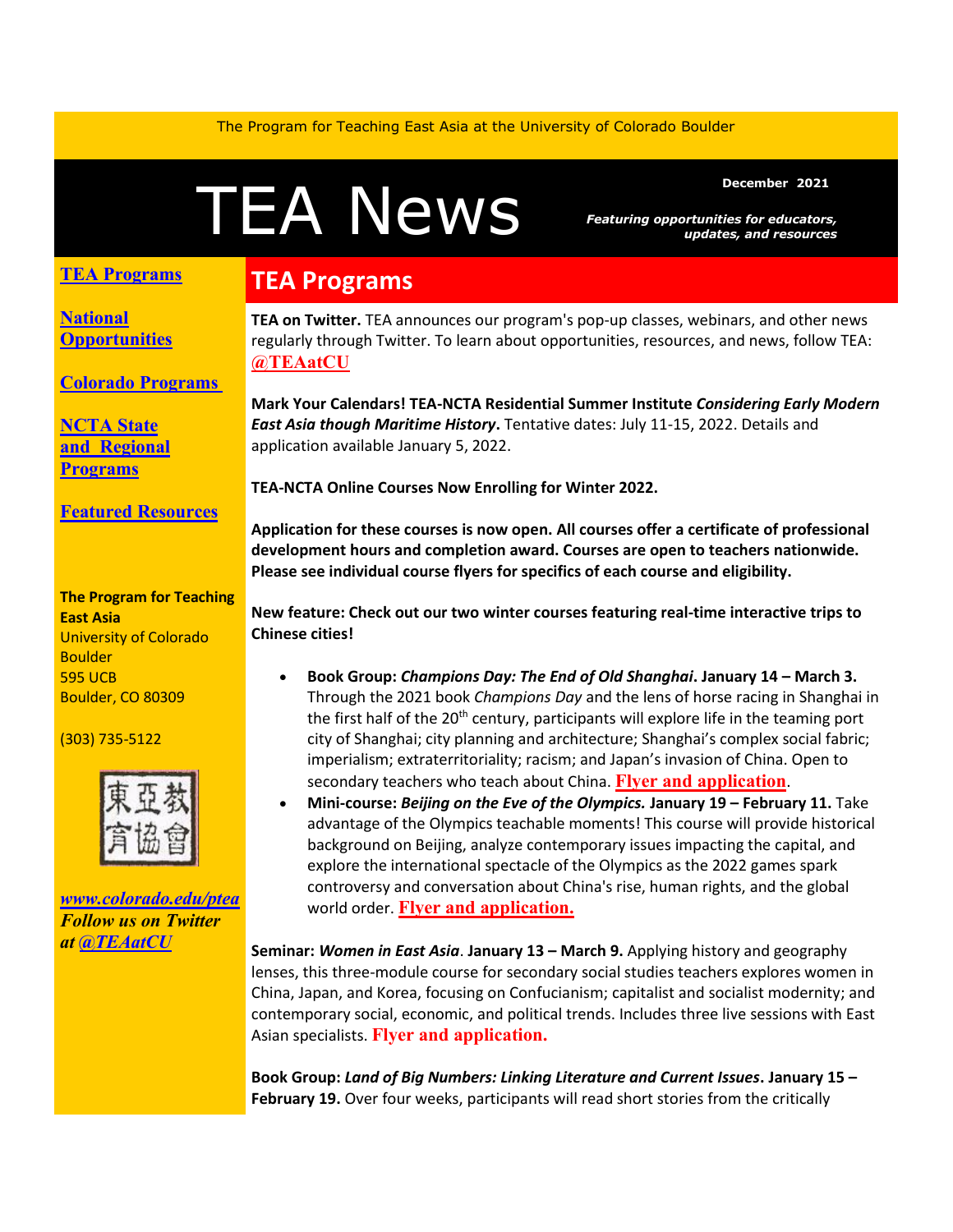acclaimed *Land of Big Numbers* that examine the lives of individuals navigating the complexities of life in contemporary China. Each story will be accompanied by non-fiction background reading to establish context. **[Flyer and application](https://www.colorado.edu/ptea/sites/default/files/attached-files/lit_hist2_courseflyer.pdf)**.

**Seminar:** *Chinese Literature through History, Part 2: The 20th Century.* **January 20 – March 16.** Focusing on literary writings from China's revolutionary period, participants will explore classroom-applicable works of literature that offer windows into Chinese history, society, and culture. Open to secondary teachers who teach about China as part of their required curriculum. *Chinese Literature Part I* is not a prerequisite for this course. **[Flyer and](https://www.colorado.edu/ptea/sites/default/files/attached-files/lit_hist2_courseflyer.pdf)  [application.](https://www.colorado.edu/ptea/sites/default/files/attached-files/lit_hist2_courseflyer.pdf)**

**Seminar:** *Modern Japan, Part 2: Post-War Occupation through the 2011 Triple Disaster.* **January 23 – March 19.** Through six one-week modules, participants will explore significant elements of Japan's political, social, and cultural history. The course includes academic video lectures, primary and secondary source readings, and exemplary websites for instructional use. Open to secondary social studies teachers who teach about Japan as part of their required curriculum. *Modern Japan Part I* is not a prerequisite for this course. **[Flyer and application](https://www.colorado.edu/ptea/content/modjapanws22flyer)**.

**Book Group:** *Temple Alley Summer***. February 11 – April 12.** Intermediate elementary and middle school teachers will consider Japanese children's summer activities, cultural traditions and beliefs, and the fantasy genre in Japanese children's literature through this story of a fifth-grade student's supernatural adventure during summer break. **[Flyer and](https://www.colorado.edu/ptea/TempleAlleySummer2022)  [application.](https://www.colorado.edu/ptea/TempleAlleySummer2022)**

## <span id="page-1-0"></span>**National Opportunities**

**Elgin Heinz Outstanding Teacher Award Competition Deadline Extended.** Administered by EngageAsia and open to current full-time K-12 classroom teachers, this award is offered in two categories, Humanities and Japanese Language, and honors top teachers who have dedicated their career to furthering mutual understanding between Americans and Japanese. The application deadline for the 2021 award in the Humanities category has been extended to April 15, 2022. **[Details and application](https://secure-web.cisco.com/16R3S1QA23c-dTXY96TvTyyTBO9JO3lsYD5EaEBungdcufdSF44J3hskYsnmWdynnPtDfmvzAYBh62gHAPoDPXp6FTDovvsA_KtJHOfKnkyfJvRwO2gtiX46CVircgygnXbJ1JmNK9h0NcKxf4VsKvCLMU5QYj2L7LuKMtA9eXaCnRePLW_rKO91fOe2r-h7HIe9joI7jhFaqG8lcHxUdrhr1hiOX2LjzXUP_fXiT5TclyJhDdHoELIgiOZJvFWYPS9Zj3z1zLWx6II3oThknuz2d8KMLNV9JHn6x273nv2m75gpoRSMzIkI0xYtGbiOSMqCrrARTFtWN_D2p3axV4aaxIL33dSjSnVSJ7njrXso3o074sfrr0EXP2mcaeNI9mchdQx_flvKJwtd7lqzwtk7TCw-ERpkGJdBBFc_wnqq0la_UUsRzyBSJjs7NiR97/https%3A%2F%2Fwww.elginheinzaward.org%2F)**.

**Virtual Lunar New Year Field Trip for PreK-8. Available December 13, 2021–February 4, 2022.** What is Lunar New Year, and how is the celebration similar to and different from celebrations marking January 1? During this virtual field trip, students will explore works of art, interactive storytelling and watch video clips of festivities of this Year of the Tiger! **[Details and registration](https://asia.si.edu/visit/live-online-learning-programs/)**.

**NCTA Seminar:** *Through a Lens: Exploring Contemporary China Through Film, Documentary and Social Media Part 2***. January 10-March 17**. Offered by the University of Washington. **[Details](https://jsis.washington.edu/earc/through-a-lens-exploring-contemporary-through-film-documentary-and-social-media-part-two/)**.

# <span id="page-1-1"></span>**Colorado Programs**